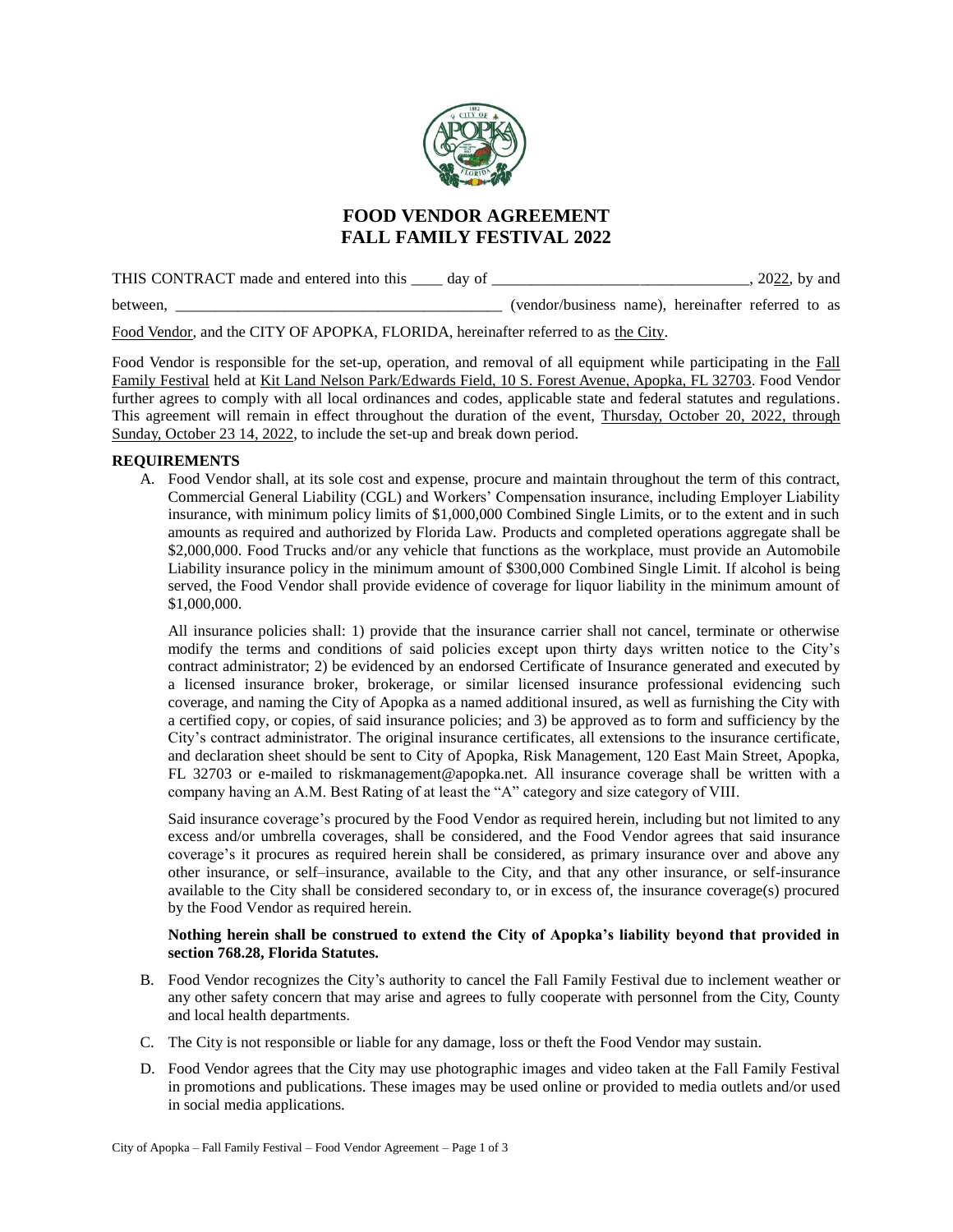#### **INDEMNIFICATION AND HOLD HARMLESS AGREEMENT**

Food Vendor shall defend, indemnify and hold harmless the City of Apopka and all of City's officers, agents, and employees from and against all claims, liability, loss and expense, including reasonable costs, collection expenses, attorneys' fees, and court costs which may arise because of the negligence (whether active or passive), misconduct, or other fault, in whole or in part (whether joint, concurrent, or contributing), of the Food Vendor, its officers, agents or employees in performance or non-performance of its obligations under the Agreement, including but not limited to, automobile negligence, foodborne illness negligence, or other claims and/or suits. Food vendor recognizes the broad nature of this indemnification and hold harmless clause, as well as the provision of a legal defense to the City when necessary, and voluntarily makes this covenant and expressly acknowledges the receipt of such good and valuable consideration provided by the City in support of these indemnification, legal defense and hold harmless contractual obligations in accordance with the laws of the State of Florida. This clause shall survive the termination of this Agreement. Compliance with any insurance requirements required elsewhere within this Agreement shall not relieve the Food Vendor of its liability and obligation to defend, hold harmless and indemnify the City as set forth in this article of the Agreement.

Nothing herein shall be construed to extend the City of Apopka's liability beyond that provided in section 768.28, Florida Statutes.

#### **I have carefully read this agreement and fully understand its contents. I am aware that this is a release of liability and sign it of my own free will.**

Printed Name of Applicant:

Signature of Applicant:

Title of Applicant:

Vendor/Business Name:

# **STATE OF FLORIDA**

**COUNTY OF \_\_\_\_\_\_\_\_\_\_\_\_\_\_\_\_\_\_\_\_\_\_\_\_\_**

**\_\_\_\_\_\_\_\_\_\_\_\_\_\_\_\_\_\_\_\_\_\_\_\_\_\_\_\_\_\_\_\_\_\_\_\_\_\_\_**

The foregoing instrument was acknowledged before me by means of  $\Box$  physical presence or  $\Box$  online notarization, this  $\Box$  day of  $\Box$ and who is personally known to me or who has produced \_\_\_\_\_\_\_\_\_\_\_\_\_\_\_\_\_\_\_\_\_\_\_\_\_\_\_\_\_\_\_ as identification.

**Signature of Notary**

**Stamp:**